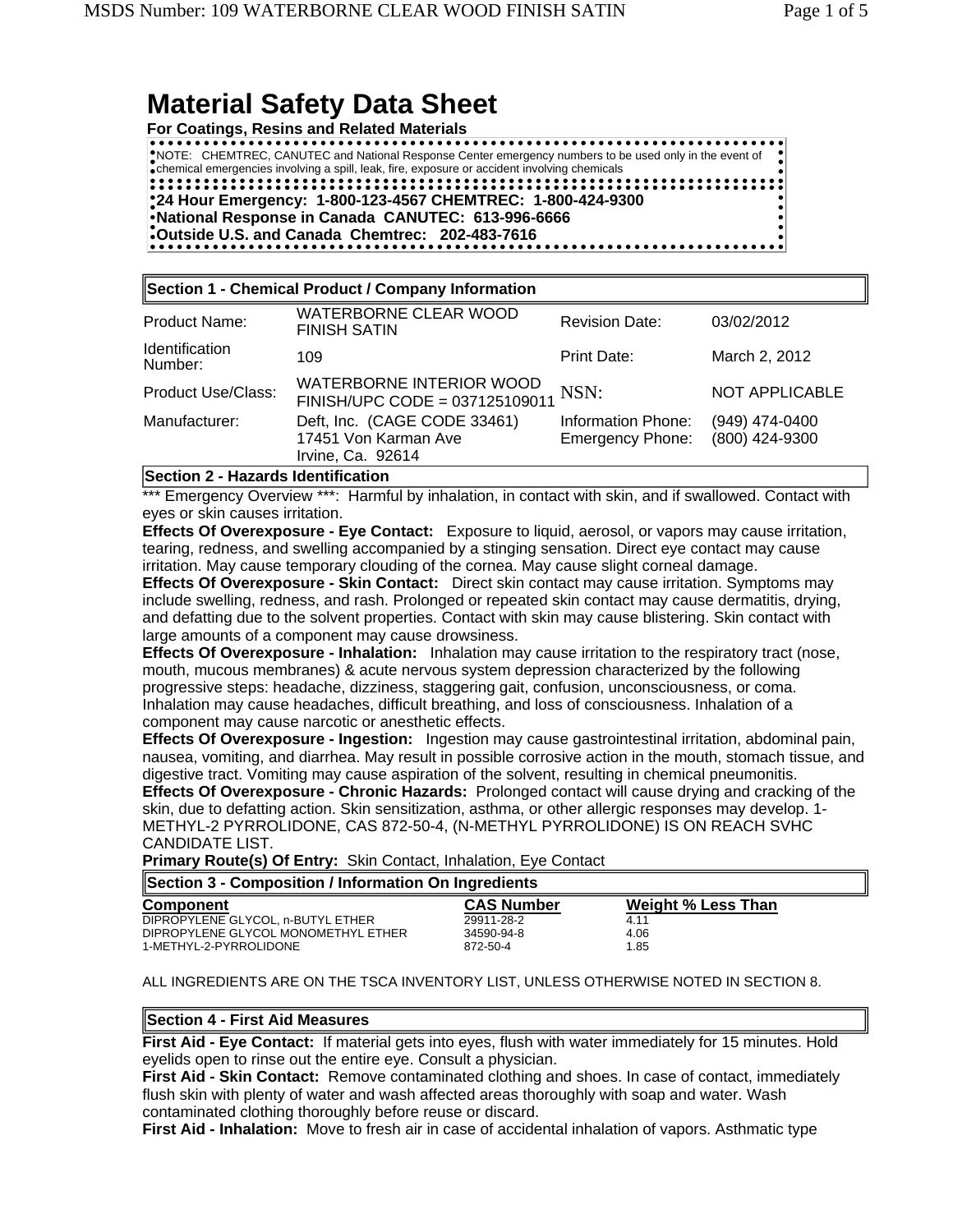symptoms may develop and maybe immediate or delayed by several hours. In the case of inhalation of aerosol/mist, consult a physician, if necessary.

**First Aid - Ingestion:** Do not induce vomiting. Do not give anything to an unconscious person. Obtain medical help.

|  |  |  | <b>Section 5 - Fire Fighting Measures</b> |
|--|--|--|-------------------------------------------|
|--|--|--|-------------------------------------------|

Flash Point (°F): >212 TCC LOWER EXPLOSIVE LIMIT (%): 1.1 UPPER EXPLOSIVE LIMIT (%): ND

Extinguishing Media: Carbon Dioxide, Dry Chemical, Foam, Water Spray, Dry Sand, Dry Powder Unusual Fire And Explosion Hazards: Keep containers tightly closed. Fire or intense heat may cause violent rupture of packages. Application to hot surfaces requires special precautions. Toxic gases may form when product burns.

Special Firefighting Procedures: In the event of fire, wear self-contained breathing apparatus. Firefighters should wear full protective clothing. Water mist may be used to cool closed containers. Cool fire-exposed containers using water spray.

## **Section 6 – Accidental Release Measures**

Steps To Be Taken If Material Is Released Or Spilled: Use personal protective equipment as necessary. Dike to prevent entering any sewer or waterway. Absorb with inert material and collect for disposal.

# **Section 7 - Handling and Storage**

Handling: Prevent prolonged breathing of vapors or spray mist. Avoid contact with eyes and skin. Do not take internally. Do not handle until the manufacturers safety precautions have been read and understood. Handle in accordance with good industrial hygiene and safety practice. Use only in ventilated areas. Open doors and windows. Do not drill, solder, pressurize, grind, cut, weld, or braze empty container. Empty containers may contain vapors of a component(s).

Storage: Avoid storing near high temperatures, fire, open flames, and spark sources. Keep containers upright to prevent leakage and tightly closed in a dry, cool, and well-ventilated place. Protect from freezing in shipping and storage.

| Section 8 - Exposure Controls / Personal Protection |                  |                   |                 |                  |
|-----------------------------------------------------|------------------|-------------------|-----------------|------------------|
| <b>Component</b>                                    | <b>ACGIH TLV</b> | <b>ACGIH STEL</b> | <b>OSHA PEL</b> | <b>OSHA STEL</b> |
| DIPROPYLENE GLYCOL, n-<br><b>BUTYL ETHER</b>        | N.E.             | N.E.              | N.E.            | N.E.             |
| DIPROPYLENE GLYCOL<br><b>MONOMETHYL ETHER</b>       | $100$ ppm        | $150$ ppm         | $100$ ppm       | $150$ ppm        |
| 1-METHYL-2-PYRROLIDONE N.E.                         |                  | N.E.              | N.E.            | N.E.             |

#### **Notes**

DOWANOL DPNB GLYCOL ETHER CAS # 29911-28-2 has been shown to cause effects to the respiratory tract and liver in animal studies. DIPROPYLENE GLYCOL MONOMETHYL ETHER CAS# 34590-94-8 has been shown to cause minor effects in the liver and kidneys of animals.

N-METHYLPYRROLIDONE, CAS # 872-50-4, estimated TLV TWA 100 ppm. (Per GAF Corporation). Exposure to high doses has been shown to cause testicular effects in rats. Was not carcinogenic to rats exposed through inhalation and food source over a lifetime. Mice that were exposed to high doses developed liver adenomas. Male mice also developed carcinomas. Middle does caused liver hypertrophy in male mice.

Engineering Controls: Local ventilation of emission sources may be necessary to maintain ambient concentrations below permissible OSHA exposure limits. Remove all ignition sources (heat, sparks, flame, and hot surfaces).

Respiratory Protection: A respirator that is recommended or approved for use in an organic vapor environment (air purifying, fresh air supplied, or NIOSH certified respirator for organic vapors, mists, and fumes) is necessary if OSHA/ACGIH permissible exposure limits are exceeded. Observe OSHA regulations for respirator use. Ventilation should be provided to keep exposure levels below OSHA/ACGIH permissible exposure levels.

Skin Protection: Solvent-resistant gloves.

Eye Protection: Wear safety eyewear (safety glasses, safety glasses with side-shields, chemical goggles, or face shields) to prevent eye contact.

Other protective equipment: Long sleeve and long leg clothing is recommended. Remove and wash contaminated clothing before reuse or discard. Safety shower and eyewash station should be located in immediate work area. Wear an apron and boots that are chemical-resistant.

Hygienic Practices: Wash hands before breaks, eating, smoking, using washroom, and at the end of the workday.

**Section 9 - Physical and Chemical Properties**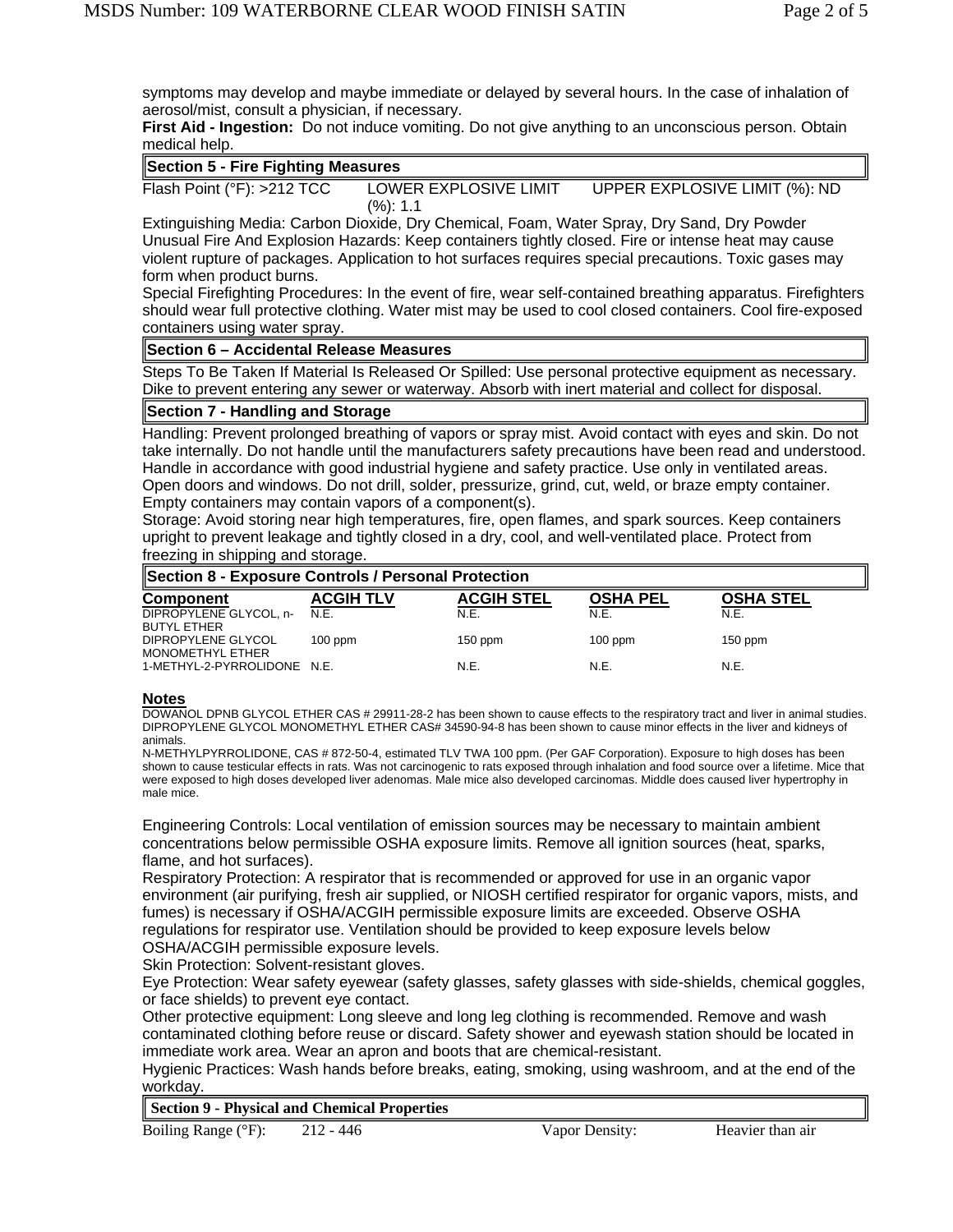| Odor:<br>Appearance:<br>Solubility in H2O:  | Slight ammonia odor<br>Translucent liquid<br>Soluble | Odor Threshold:<br><b>Evaporation Rate:</b> | N.D.<br>ND                               |
|---------------------------------------------|------------------------------------------------------|---------------------------------------------|------------------------------------------|
| Freeze Point:<br>Vapor Pressure, mm Hg: 16. | N.D.                                                 | Specific Gravity:<br>PH:                    | 1.033<br>> 7.5                           |
| <b>Physical State:</b>                      | Liquid                                               | Viscosity:                                  | 57-61 KREBS UNITS<br>$(ca. 250-300 cps)$ |
| (See section 16 for abbreviation legend)    |                                                      |                                             |                                          |

**Section 10 - Stability and Reactivity**

Conditions To Avoid: Do not breathe vapors or spray mist. Avoid processes that might generate static electrical discharge. Do not freeze.

Incompatibility: Material is incompatible with oxidizing agents, strong acids, and bases.

Hazardous Decomposition: Thermal decomposition can lead to the generation and release of gases and vapors including carbon monoxide, carbon dioxide, oxides of nitrogen, and hydrocarbons. Ketones, organic acids, and aldehydes may form.

Hazardous Polymerization: Will not occur.

Stability: Stable under recommended storage conditions.

### **Section 11 - Toxicological Information**

Product LD50: N.E. Product LC50: N.E.

**Section 12 - Ecological Information**

Ecological Information: No Information.

**Section 13 - Disposal Information**

Disposal Information: Dispose of waste in accordance with federal, state, and local environmental regulations.

**Section 14 - Transportation Information**

| DOT Proper Shipping Name: Paint |               | Packing Group:         | <b>NA</b>     |
|---------------------------------|---------------|------------------------|---------------|
| <b>DOT Technical Name:</b>      | N.A.          | Hazard Subclass: N.A.  |               |
| DOT Hazard Class:               | NOT REGULATED | Resp. Guide Page: N.A. |               |
| DOT UN/NA Number:               | N.A.          | IATA:                  | NOT REGULATED |
|                                 |               |                        |               |

# **Section 15 - Regulatory Information**

The following components are not subject to reporting in Section 3:

| <b>Component</b>               | <b>CAS Number</b>   | Weight % Less Than |
|--------------------------------|---------------------|--------------------|
| WATER                          | 7732-18-5           | 58.6488            |
| ACRYLIC COPOLYMER              | <b>PROPRIETARY</b>  | 27.5861            |
| AMORPHOUS SILICA               | 7631-86-9           | 1.4263             |
| WATER                          | 7732-18-5           | 0.9448             |
| <b>POLYURETHANE</b>            | MIXTURE             | 0.4801             |
| <b>WETTING AGENT</b>           | <b>TRADE SECRET</b> | 0.3557             |
| POLYMER SOLUTION               | NOT HAZARDOUS       | 0.2362             |
| EMULSION OF POLYETHER-SILOXANE | <b>PROPRIETARY</b>  | 0.1507             |
| <b>POLYSILOXANE</b>            | <b>PROPRIETARY</b>  | 0.1                |
| <b>AMMONIA</b>                 | 7664-41-7           | 0.1                |
| OCTAMETHYLCYCLOTETRASILOXANE   | 556-67-2            | 0.01               |

DEFT PROPRIETARY – THIS DOCUMENT CONTAINS PROPRIETARY INFORMATION. DO NOT COPY, DISCLOSE TO OTHERS, OR PUBLISH WITHOUT WRITTEN PERMISSION FROM DEFT, INC.

#### **CERCLA – SARA Hazard Category**

This product has been reviewed according to the EPA 'Hazard Categories' promulgated under Sections 311and 312 of the Superfund Amendment and Reauthorization Act of 1986 (SARA Title III) and is considered, under applicable definitions, to meet the following categories: IMMEDIATE HEALTH HAZARD, CHRONIC HEALTH HAZARD

#### **SARA Section 313:**

This product contains the following substances subject to the reporting requirements of Section 313 of Title III of the Superfund Amendment and Reauthorization Act of 1986 and 40 CFR part 372:

| Component              | <b>CAS Number</b> | <b>Percent By Weight</b> |
|------------------------|-------------------|--------------------------|
| 1-METHYL-2-PYRROLIDONE | 872-50-4          | 1.8511                   |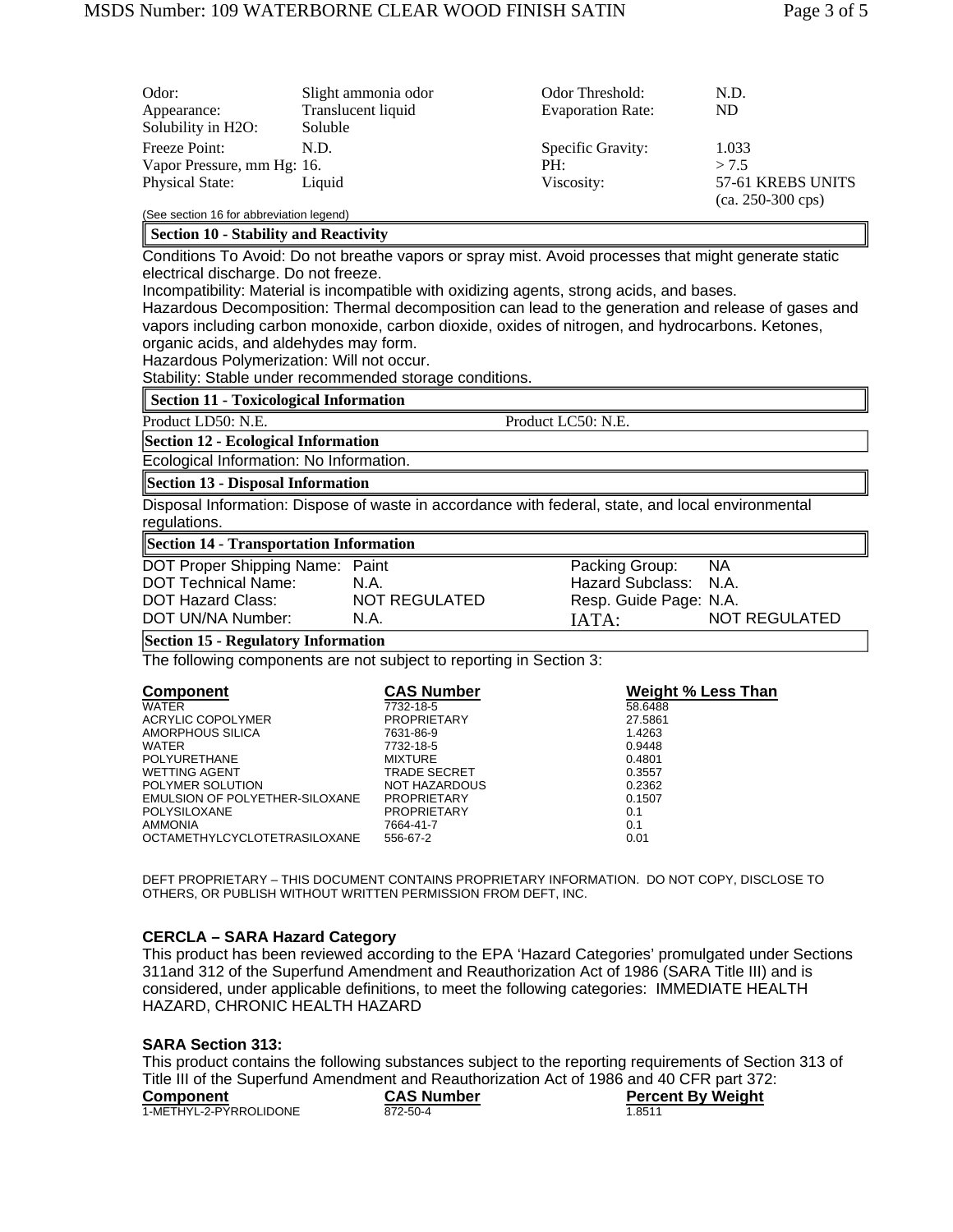| <b>Toxic Substances Control Act:</b><br>Component<br>1-METHYL-2-PYRROLIDONE                                                             | 12(B) if exported from the United States:<br>DIPROPYLENE GLYCOL MONOMETHYL ETHER                                                                                                                                                                                               | 34590-94-8<br>872-50-4                                                                                                                                                                                                                                                 | <b>CAS Number</b>                       | This product contains the following chemical substances subject to the reporting requirements of TSCA                               |
|-----------------------------------------------------------------------------------------------------------------------------------------|--------------------------------------------------------------------------------------------------------------------------------------------------------------------------------------------------------------------------------------------------------------------------------|------------------------------------------------------------------------------------------------------------------------------------------------------------------------------------------------------------------------------------------------------------------------|-----------------------------------------|-------------------------------------------------------------------------------------------------------------------------------------|
| <b>New Jersey Right-to-Know:</b><br><b>Component</b><br><b>WATER</b><br><b>ACRYLIC COPOLYMER</b>                                        | U.S. State Regulations: As follows -                                                                                                                                                                                                                                           | 7732-18-5                                                                                                                                                                                                                                                              | <b>CAS Number</b><br><b>PROPRIETARY</b> | The following materials are non-hazardous, but are among the top five components in this product.                                   |
| Pennsylvania Right-to-Know:<br><b>Component</b><br>WATER<br><b>ACRYLIC COPOLYMER</b>                                                    |                                                                                                                                                                                                                                                                                | The following non-hazardous ingredients are present in the product at greater than 3%.<br>7732-18-5                                                                                                                                                                    | <b>CAS Number</b><br><b>PROPRIETARY</b> |                                                                                                                                     |
| <b>California Proposition 65:</b><br>Cancer:<br>None                                                                                    |                                                                                                                                                                                                                                                                                |                                                                                                                                                                                                                                                                        |                                         | Warning: The following ingredients present in the product are known to the state of California to cause                             |
| <b>Component</b><br>1-METHYL-2-PYRROLIDONE                                                                                              | birth defects, or other reproductive hazards.                                                                                                                                                                                                                                  | <b>CAS Number</b><br>872-50-4                                                                                                                                                                                                                                          | 1.8511                                  | Warning: The following ingredients present in the product are known to the state of California to cause<br><b>Percent By Weight</b> |
| <b>CANADIAN WHMIS CLASS: N.A.</b><br><b>Section 16 - Other Information</b>                                                              | International Regulations: As follows -<br>except for the use of the 16 headings.                                                                                                                                                                                              |                                                                                                                                                                                                                                                                        |                                         | <b>CANADIAN WHMIS:</b> This MSDS has been prepared in compliance with Controlled Product Regulations                                |
|                                                                                                                                         |                                                                                                                                                                                                                                                                                |                                                                                                                                                                                                                                                                        |                                         |                                                                                                                                     |
| <b>HMIS Ratings:</b><br>Health: 1                                                                                                       | Flammability: 1                                                                                                                                                                                                                                                                | Reactivity: 0                                                                                                                                                                                                                                                          |                                         | Personal Protection: G                                                                                                              |
|                                                                                                                                         |                                                                                                                                                                                                                                                                                |                                                                                                                                                                                                                                                                        |                                         |                                                                                                                                     |
| <b>NFPA Fire Rating: 1</b><br><b>NFPA Health Rating: 2</b><br><b>NFPA Specific Hazard Rating: NA</b><br><b>NFPA Stability Rating: 1</b> |                                                                                                                                                                                                                                                                                |                                                                                                                                                                                                                                                                        |                                         |                                                                                                                                     |
| To: Katina Dinh                                                                                                                         | <b>VOLATILE ORGANIC COMPOUNDS, GR/LTR: 270</b><br><b>VOLATILE ORGANIC COMPOUNDS, LB/GAL: 2.25</b><br><b>VOLATILE HAPS PER WEIGHT SOLIDS, LB./LB. 0</b><br>[mailto:ROBERT_HAMPTON@homedepot.com]<br>Sent: Thursday, March 01, 2012 12:39 PM<br>Subject: RE: MSDS WB CWF Product | <b>VOLATILE ORGANIC COMPOUNDS MIXED, GR/LTR: &lt;= 275</b><br><b>VOLATILE ORGANIC COMPOUNDS MIXED, LB/GAL: &lt;= 2.29</b><br><b>VOLATILE ORGANIC COMPOUNDS OF MATERIAL (SCAQMD RULE 443.1), GR/LTR: 104</b><br>REASON FOR REVISION: From: ROBERT HAMPTON@homedepot.com |                                         | <b>VOLATILE ORGANIC COMPOUNDS OF MATERIAL (SCAQMD RULE 443.1), LB/GAL: 0.87</b>                                                     |

It is my job to look at all the new products being on boarded to THD and classify them as hazardous or non-hazardous. We need all new products to state all of the ingredients, the % of those ingredients adding up to at least 100% (hazardous and non-hazardous) and the transportation information. If the product is regulated under DOT, which these products seem to be, I need the UN#, packaging group #, and hazard class #. The THD understands that this is above and beyond the normal requirements but all of this information is necessary for the safety of the THD workers and customers. So basically I need the